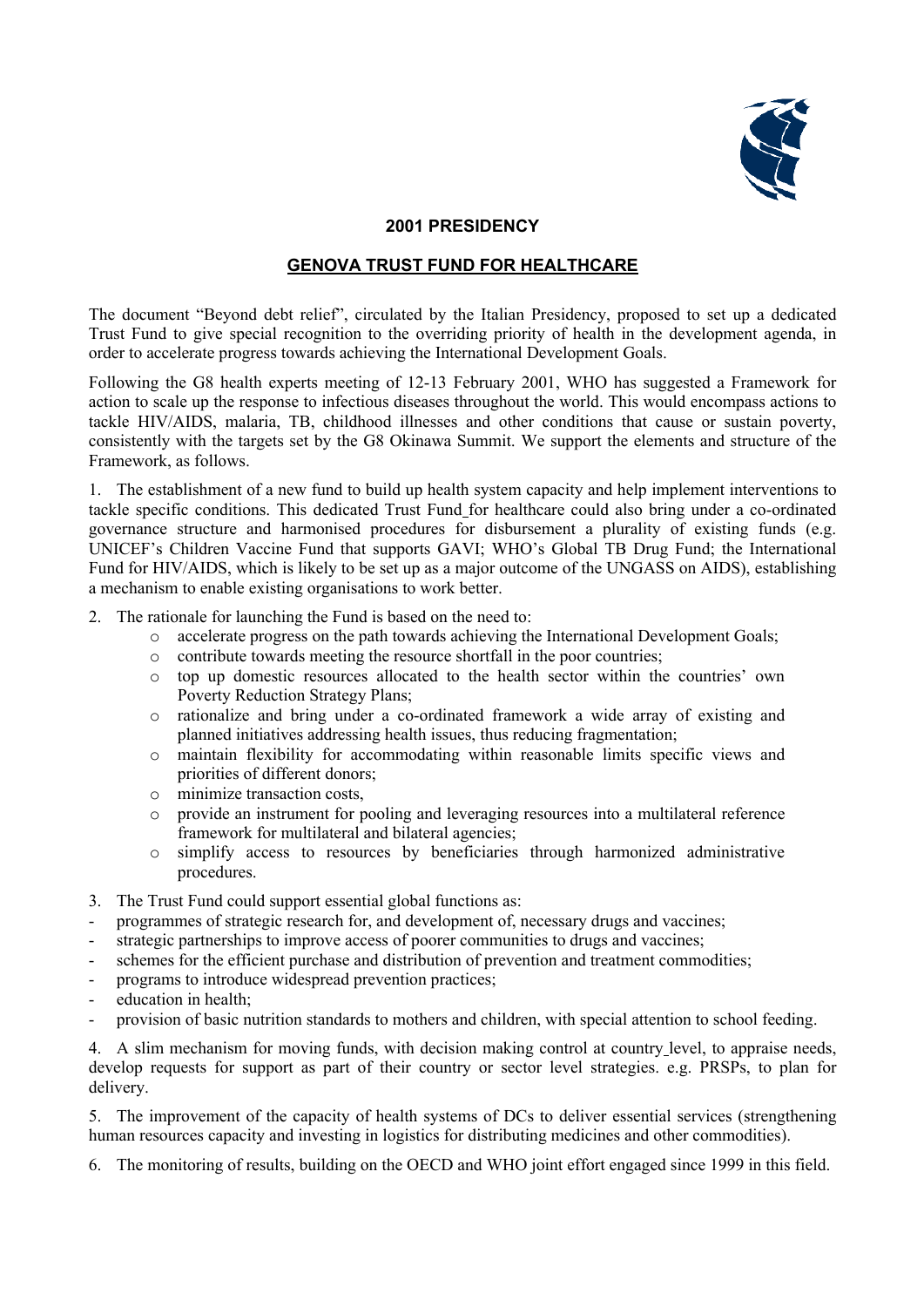# **1. DONORS**

WHO has estimated at \$ 10 - \$ 20 billion per year for ten years the additional resources needed to tackle infectious diseases and bring sustained improvement of the health conditions of the poorest in the world. The G8, including the European Commission, should take the lead, committing adequate additional resources to launch the Genova Dedicated Trust Fund, as starting point for ten years of focused efforts. The other OECD donor countries should be called to join in this long term commitment.

\$ 10 billion a year represents a commitment of a very high order, that cannot be sustained by ODA alone. In 1999 the total ODA of OECD/DAC member countries reached \$ 56,3 billion. The additional effort required appears to be more sustainable if related to the total net financial flows to DCs and international organizations (\$188,9 billion in 1999). Developing countries, in the first instance, should bear a share of the cost increasing budget allocations to the health sector to match donors' additional financing; but a crucial role should be played by the contributions of the corporate sector and by NGOs. This sustained commitment could be obtained associating the private sector to the governance system of the Genova Trust Fund.

# **2. GOVERNANCE**

To manage the Trust Fund, the different functions to be performed must be identified: governance; preparation and appraisal of proposals; managing and disbursement of funds.

Governance is the responsibility of those who provide and who use the funds. The governing board would include representatives of contributors to the Fund, public and private, national and international (WHO, UNICEF, UNAIDS, the World Bank).

The *Governing Board* would be responsible for:

- o Determining the guidelines for what should be funded, the criteria for eligibility to grants and providing general guidance to the Secretariat;
- o Making decisions on resources allocation, separately for the "Core Fund" and for its different earmarked "pockets";
- o Approving all grants, either directly or, in the case of lesser projects, through delegated authority to the Secretariat;
- o Approving the annual financial plan and work programme, as proposed by the Secretariat;
- o Approving the criteria for eligibility;
- o Monitoring and evaluating the effectiveness of the Fund;
- o Provide accountability to donors for resources invested and to developing countries for actions undertaken through the Fund.

#### *Administration of the Fund*

The World Bank could act as the Trust Fund Trustee. The Trustee will administer the collection and disbursement of the Fund. As Administrator, the World Bank will set up a small Secretariat staffed also with UNAIDS, WHO and UNICEF personnel, with the following tasks:

- o Proposal and administration of the work plan and the budget;
	- o Evaluation and approval (when delegation of authority applies) of programmes and projects in accordance with the selection criteria approved by the Board;
	- o Provision of a banking facility;
	- o Provision of administrative structures ensuring proper use of funds;
	- o Provision of a procurement facility (or oversight of procurement by others)
	- o Financial and managerial audits of the use of funds.

# *Technical Evaluation Unit*

The Technical Evaluation Unit provides input and advice to the Board and to the Secretariat on the Trust Fund strategy and annual work plan as reflected in the draft prepared by the Secretariat